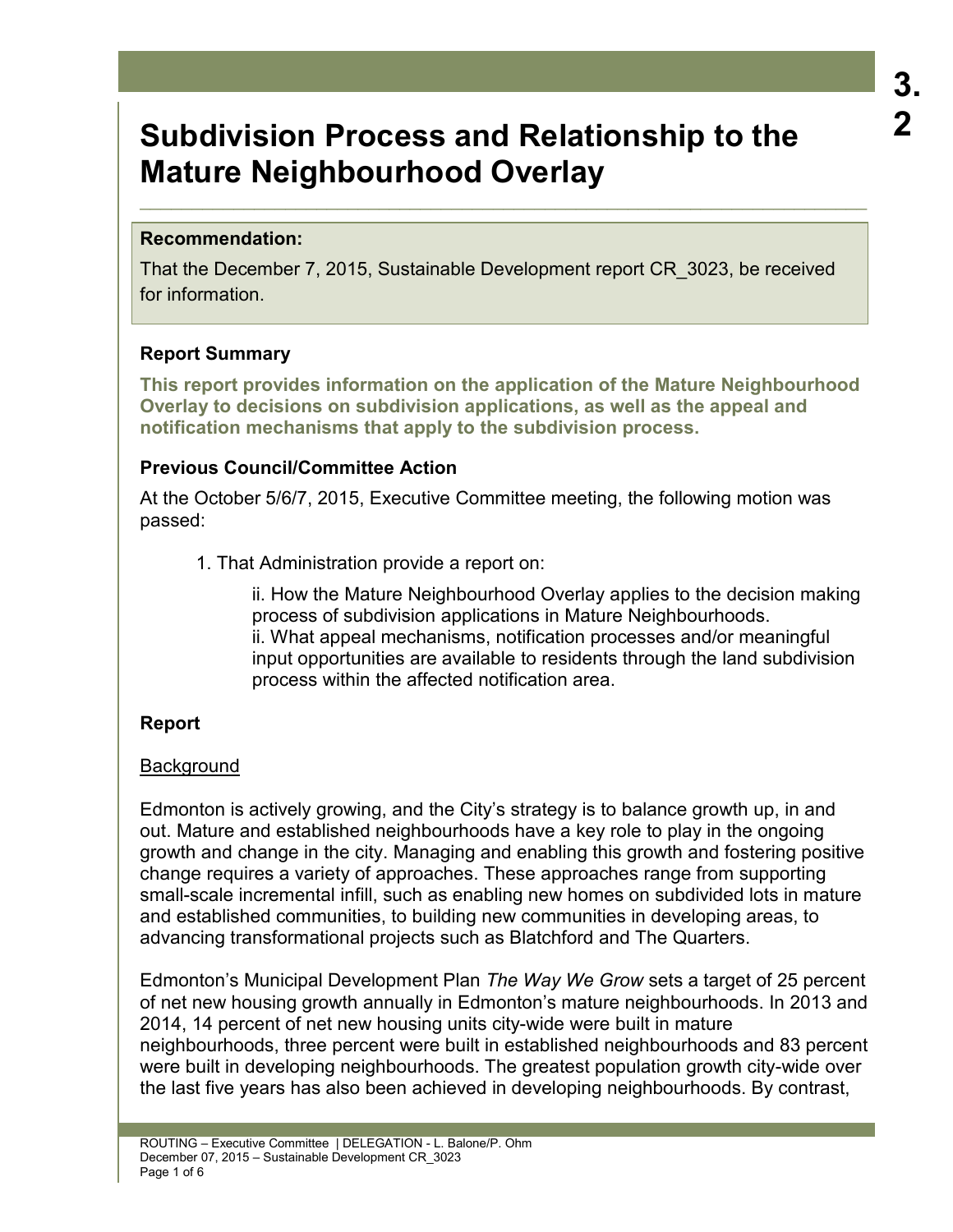the total population in mature neighbourhoods declined by over 73,000 people in the last 40 years and the average age of residents has increased significantly.

These shifts in population and demographics mean that there are many opportunities to better support existing communities and effectively utilize existing infrastructure such as transit, schools, parks, and other community amenities. *The Way We Grow* also lays out the goals and policies for shaping and changing growth patterns so that Edmonton can grow sustainably. One way to do so is by providing a broader choice of housing options to meet diverse household needs.

*Edmonton's Infill Roadmap*, which was received for information by Executive Committee in August 2014, was the result of an ongoing conversation about city growth and change to enable greater opportunities for infill. The *Infill Roadmap* provides a clear two year work plan with 23 actions to support more and better infill in our mature and existing neighbourhoods*.* One key opportunity to better support incremental change in our existing communities is to allow the subdivision of (RF1) Single Detached Residential Zone lots (Action 15). Approximately 50 percent of all residentially zoned land in Edmonton, by total area, is designated (RF1) Single Detached Residential Zone. The city contains over 107,000 (RF1) Single Detached Residential Zone lots, of which more than 54,000 are 50 feet or wider.

On April 13, 2015, City Council approved amendments to Zoning Bylaw 12800 to allow the creation of 7.6 metre (25 feet) wide lots in the (RF1) Single Detached Residential Zone. Subdivision into more than two lots may occur where supported by City Council approved Statutory Plans and Policies or where the Subdivision Authority deems the site width to be in character with lots on the same block. During the debate over the amendments in the spring of 2015, some neighbourhoods requested special exemptions from the amendments. City Council made a decision to apply amendments to Zoning Bylaw 12800 across all neighbourhoods. As a result of these amendments, Administration advances the subdivision of any (RF1) Single Detached Residential Zone property that complies with the new lot size regulations, including those within the boundaries of the Mature Neighbourhood Overlay.

From April 13, 2015, to October 15, 2015, approximately 52 of Edmonton's 54,000 (RF1) Single Detached Residential Zone lots that are 50 feet or wider have an approved plan of subdivision in 26 mature neighbourhoods. For comparison, there were over 9,700 residential subdivisions approved in all of 2014.

#### Relationship of the Mature Neighbourhood Overlay to Subdivision

The Mature Neighbourhood Overlay was initially adopted because the mature neighbourhoods in Edmonton were seeing suburban style homes being built that, in the opinion of some community members, did not fit within the context of the existing development. These new homes often included features such as front attached garages and were built to the maximum allowable height and lot coverage of the zone. The new 'suburban style' houses were perceived as being at odds with the established pattern of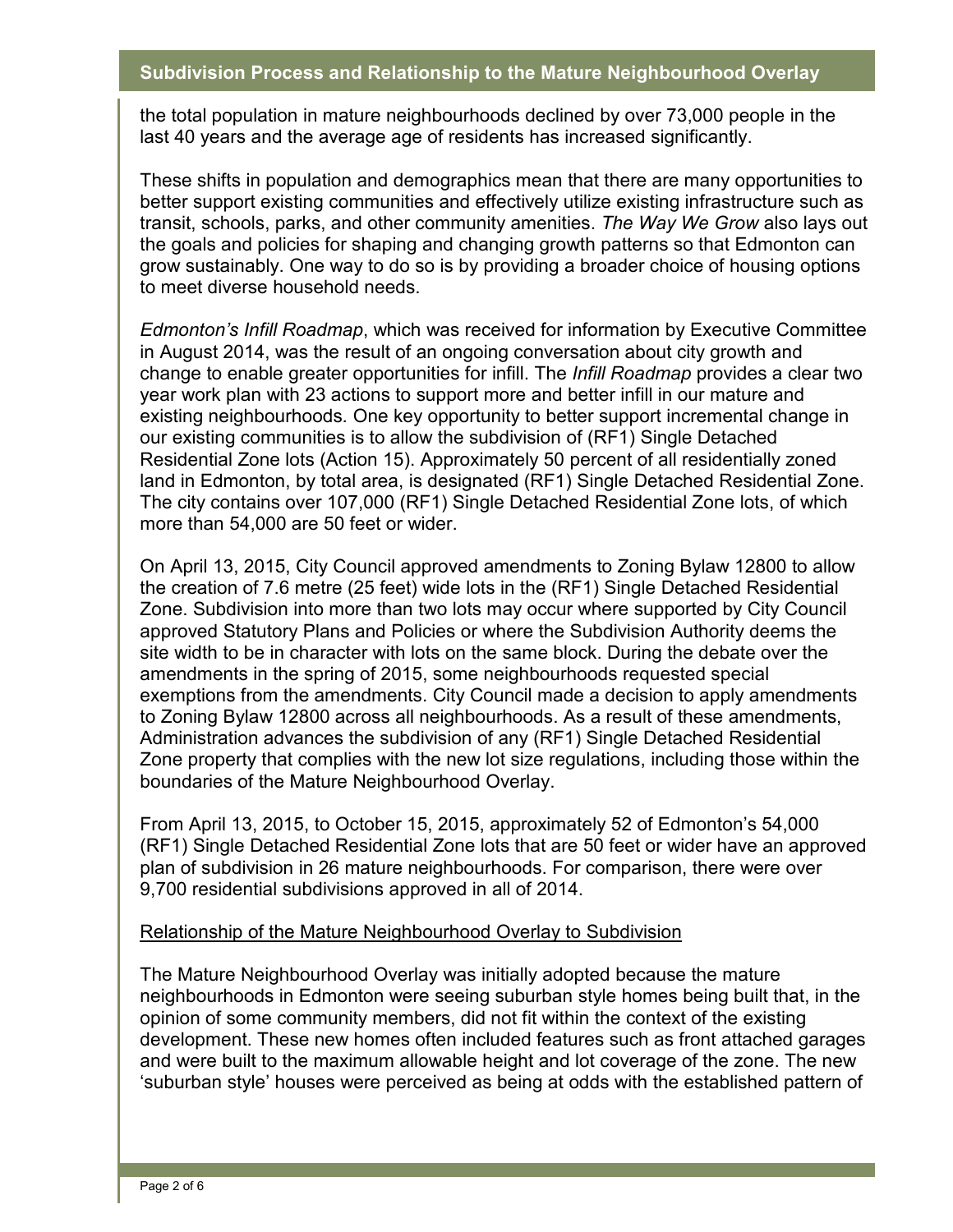mature neighbourhoods, which included features such as streets with treed boulevards, lanes, rear detached garages, front porches, and lower building heights. As a response to these concerns, the Mature Neighbourhood Overlay was developed and included in Zoning Bylaw 12800 in 2001. The introduction of the Mature Neighbourhood Overlay lowered the maximum height from 10.0 metres to 8.6 metres for principal structures within five low density residential zones commonly applied to mature areas, as well as 23 other regulations that aim to ensure that new development is contextually sensitive to its surroundings.

The Mature Neighbourhood Overlay is designed to guide development at the development permit stage. All subdivided land in Edmonton, whether located in developing or mature areas, must meet the minimum lot dimension (site width and site depth) and site area requirements of the applicable zone as set out in Zoning Bylaw 12800.

To make the intent and content of the Mature Neighbourhood Overlay easier to understand, Administration is in the process of publishing a plain language illustrated guide to communicate the basic purpose and intended outcomes of the 24 modifying regulations that it contains. This will support better shared understanding and community dialogue through the Mature Neighbourhood Overlay review process (Action 17 of the *Infill Roadmap*) which is scheduled to begin in the first quarter of 2016.

#### Subdivision Process

Section 654 of the *Municipal Government Act* states that the Subdivision Authority must not approve an application for subdivision unless the land is suitable for the purpose for which the subdivision is intended and the proposed subdivision conforms to both any applicable statutory plan and land use bylaw.

Prior to the April 13, 2015, Zoning Bylaw 12800 amendments, the only municipal direction on lot subdivision within mature neighbourhoods was contained within Section E.4. of the *Residential Infill Guidelines*. This section of the Guidelines indicate: "Lots should not be created which have a frontage of less than 65 percent of the average lot width on the block face." In many scenarios this would require the consolidation of three or more lots in order to achieve a parcel of adequate size to accommodate a subdivision in alignment with the guideline. In practice there was very little demand and or uptake for this type of subdivision, city-wide.

The practice of the Subdivision Authority before April 13, 2015, was to assess the suitability of a lot for subdivision based on the lot widths of other parcels within the immediate area and character was evaluated on a case-by-case basis based on the lot widths along the block. As authority for this practice, the Subdivision Authority relied on section 654(1) of the *Municipal Government Act* and the general purpose statement in the Mature Neighbourhood Overlay to adjudicate on applications.

As a result of the April 13, 2015, amendments, which were aligned with Action 15 of the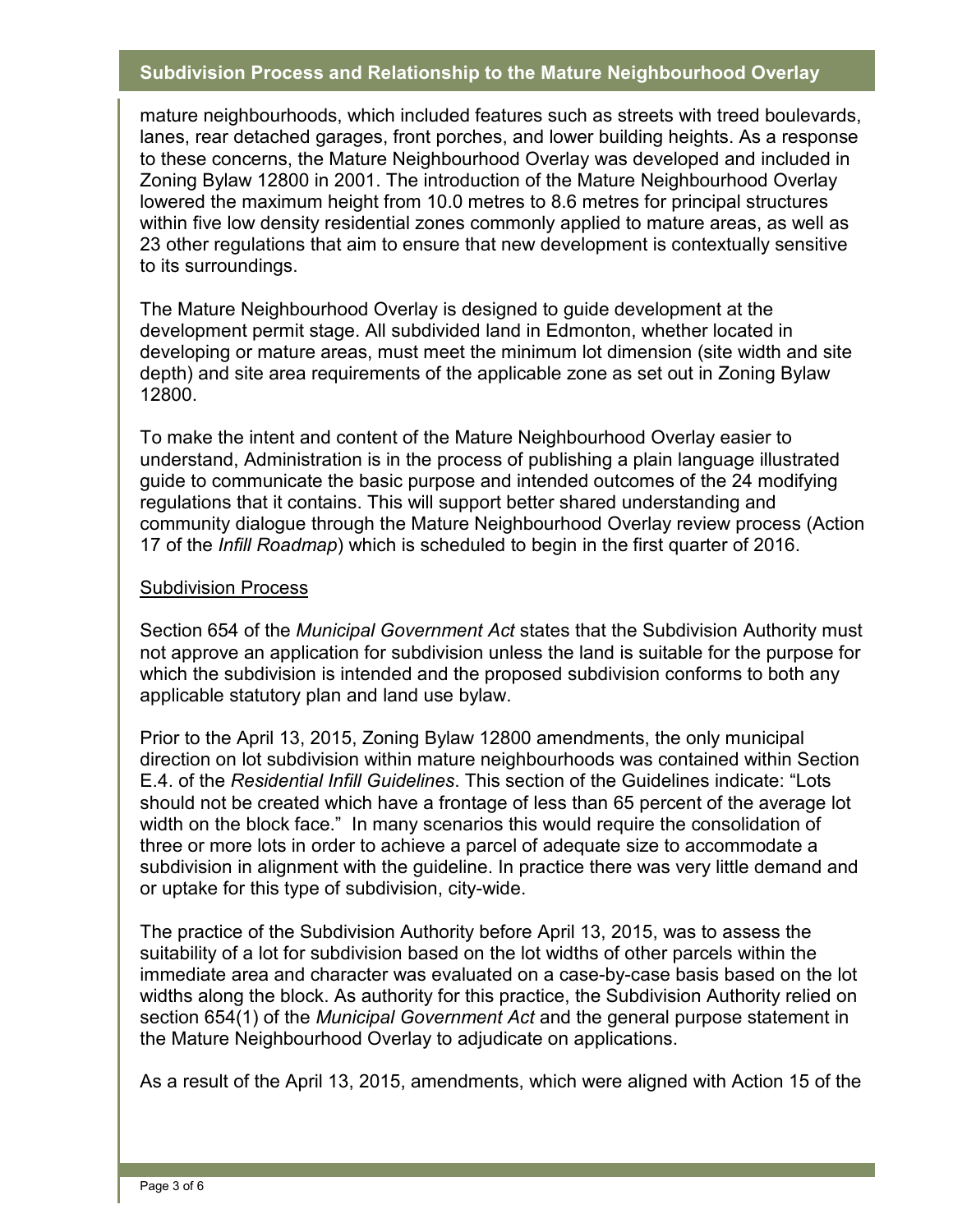*Infill Roadmap*, the need for an assessment of character to influence subdivision decisions was explicitly moved to those subdivision applications that would create more than two lots. Thus character was redefined as 'one subdivision creating not more than two lots.' The decision to limit subdivision to two lots was deliberately made, following the preceding Executive Committee discussion, to prevent the subdivision of large lots into three or even four narrow lots. Making this decision confirmed that when the Subdivision Authority considers lot splits creating three to four lots, the issue of character would be an important consideration, while lot splitting into two lots was deemed appropriate for city-wide application.

The recent implementation of the *Infill Roadmap* Action 15 has provided clarity that the subdivision of (RF1) Single Detached Residential Zone lots is a city-wide opportunity to enable broader single-family housing options in our mature and established communities, provide more opportunities for incremental small-scale infill development, support the social sustainability of communities, and effectively utilize existing infrastructure. City-wide application of Action 15 provides Edmontonians with the ability to live in the neighbourhood of their choice without being limited to certain areas of the city.

As a result of these amendments, Administration advances the subdivision of (RF1) Single Detached Residential Zone property that complies with the new lot size regulations, including those within the boundaries of the Mature Neighbourhood Overlay. Zoning Bylaw 12800 directs Administration to consider surrounding lot width characteristics only when considering subdivision of a property into more than two lots or where existing plans indicate that greater redevelopment opportunity should be provided in the area. The practice of supporting subdivisions from one lot into two within the (RF1) Single Detached Residential Zone ensures predictability in decision making.

#### Subdivision Notification and Appeal

The Subdivision Authority is established by City Council by bylaw under section 623 of the *Municipal Government Act* to exercise subdivision duties on behalf of the municipality. In 2014 the Subdivision Authority approved 9,700 residential subdivisions city-wide, which underscores the importance of ensuring clarity in subdivision rules and decisions, and the need to have a consistent and transparent process for Administration and applicants alike.

Under section 653 of the *Municipal Government Act*, notification of applications for the subdivision of a lot is only required to be given to owners of adjacent properties. This notification is not required if the lot to be subdivided is located within an area structure plan or conceptual scheme.

The City currently notifies adjacent property owners about a proposed subdivision application and provides a Subdivision Application Information insert (Attachment 1) with the notification letter (Attachment 2) for all subdivision applications in the (RF1) Single Detached Residential Zone. This provides adjacent property owners an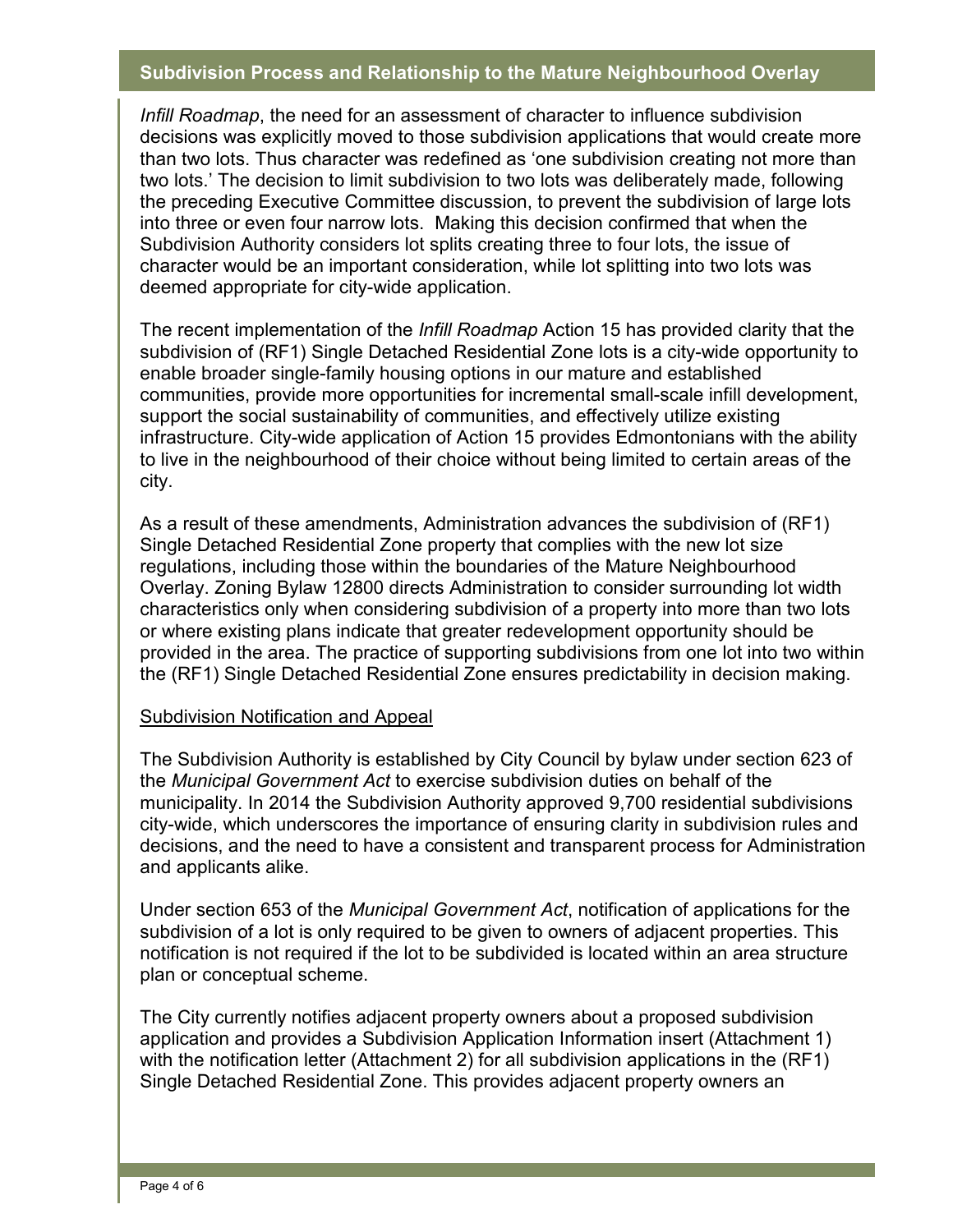opportunity to provide submissions and input on any technical concerns with the subdivision, such as an environmental concern to a greater surrounding area. Section 653(6) of the *Municipal Government Act*, states that the Subdivision Authority's decision is not bound by submissions from adjacent property owners. Neither adjacent property owners nor owners of other properties within close proximity have the right to appeal a decision of a Subdivision Authority under Section 678(1) of the *Municipal Government Act*.

Administration is currently working to improve the content of subdivision application notification letters to clarify its role at the subdivision stage.

#### Input

City policies and regulations regarding development and growth are influenced by feedback received during public engagement on a broad diversity of projects and initiatives. Specific input on how infill development can be enabled in mature and established neighbourhoods is ideally suited for conversations on the high level objectives and policy development. The subdivision land development stage is structured to implement Zoning Bylaw 12800. Ongoing opportunities and additional venues for public engagement on broader city-building conversations related to growth and infill development will continue as the *Infill Roadmap* is implemented.

### **Conclusion**

Administration currently advances the subdivision of (RF1) Single Detached Residential Zone property that meets the minimum lot requirements in accordance with the April 13, 2015, Zoning Bylaw 12800 amendment. The bylaw directs Administration to consider the width of surrounding lots when considering a subdivision of more than two lots. Should the current application of Zoning Bylaw 12800 and Mature Neighbourhood Overlay need further considerations, Council could direct Administration to revise practice and bylaws accordingly.

# **Policy**

*The Way We Grow,* Edmonton's Municipal Development Plan:

- 4.2, Support neighbourhood revitalization, redevelopment and residential infill that contributes to the livability and adaptability of established neighbourhoods.
- 4.2, Optimize the use of existing infrastructure in established neighbourhoods.
- 4.4, Provide a broad and varied housing choice, incorporating housing for various demographic and income groups in all neighbourhoods.
- 4.5, Work proactively and in partnership with others to meet a wide range of affordable housing needs in all areas of the city.

*ELEVATE*: The Report of the Community Sustainability Task Force, 2012